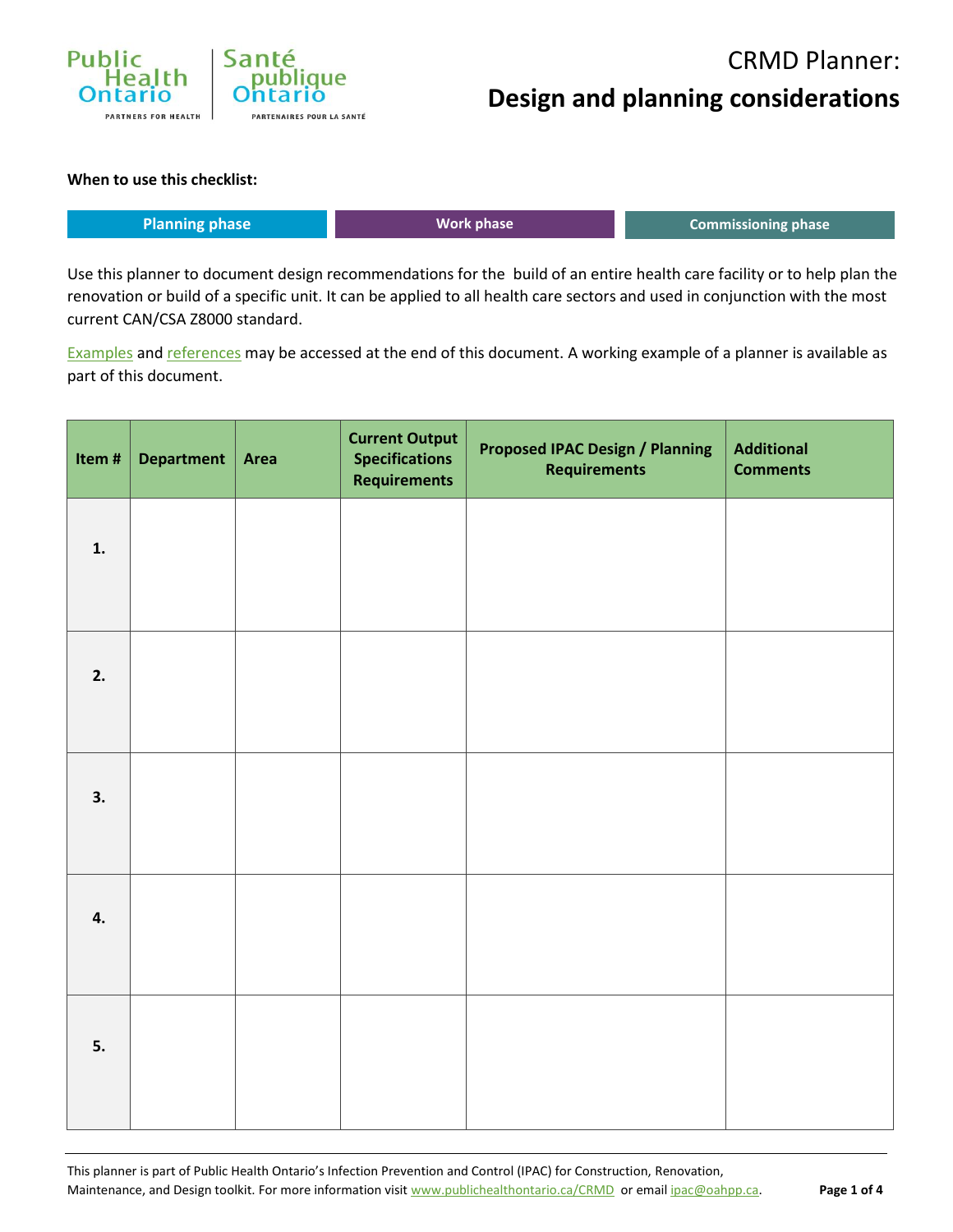#### CRMD Planner:

#### **Design and planning considerations**

| <b>Examples of Departments / Areas</b> |                                                 |                                                            |                                    |  |  |  |
|----------------------------------------|-------------------------------------------------|------------------------------------------------------------|------------------------------------|--|--|--|
| Administration                         | <b>Ambulatory Oncology</b>                      | Ambulatory Care                                            | <b>Ambulatory Mental</b><br>Health |  |  |  |
| Ambulatory<br><b>Procedures Unit</b>   | <b>Biomedical Engineering</b>                   | <b>Building</b><br>Engineering &<br>Maintenance            | <b>Cardiac Procedures</b>          |  |  |  |
| Cardiac Rehab                          | Cardio Respiratory                              | <b>Central Processing</b><br>Department                    | <b>Critical Care</b>               |  |  |  |
| Diagnostic Imaging                     | <b>Dialysis</b>                                 | Dining Room                                                | Emergency                          |  |  |  |
| <b>Environmental Services</b>          | <b>Health Information</b><br>Management         | <b>Human Resources</b>                                     | Infection Prevention &<br>Control  |  |  |  |
| <b>Information Services</b>            | Inpatient Mental<br>Health                      | Lab                                                        | Maternal/Newborn NICU              |  |  |  |
| Maternal/Newborn<br>Inpatient          | Medical/Surgical/<br><b>CCC/Rehab Inpatient</b> | Occupational<br><b>Outpatient Rehab</b><br>Health & Safety |                                    |  |  |  |
| Paediatrics                            | <b>Patient Waiting Area</b>                     | Pharmacy                                                   | Physician Facilities               |  |  |  |
| <b>Public Areas</b>                    | Rehab Inpatient                                 | <b>Surgical Suite</b>                                      | Other                              |  |  |  |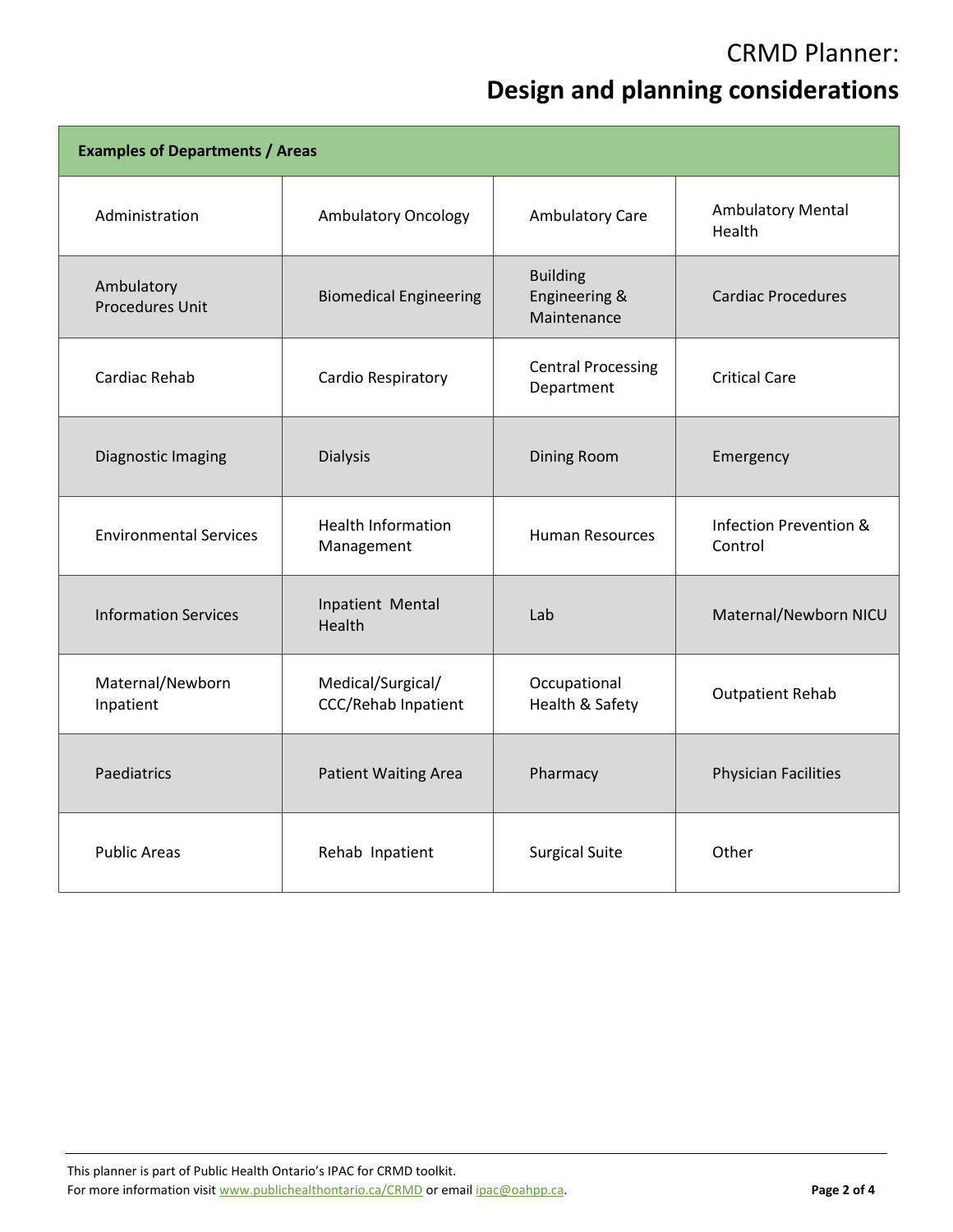## CRMD Planner: **Design and planning considerations**

# <span id="page-2-0"></span>Example

| Item#   | <b>Facility / Area</b>                             | Department /<br>Area                        | <b>Current Output</b><br><b>Specifications</b><br><b>Requirements</b>                                   | <b>Proposed IPAC Design /</b><br><b>Planning</b><br><b>Requirements</b>                                                                                                                                                                                          | <b>Additional</b><br><b>Comments</b>                              |
|---------|----------------------------------------------------|---------------------------------------------|---------------------------------------------------------------------------------------------------------|------------------------------------------------------------------------------------------------------------------------------------------------------------------------------------------------------------------------------------------------------------------|-------------------------------------------------------------------|
| Example | LTC/Dining<br><b>Room</b>                          | <b>Dining Room</b><br>/Resident<br>Bathroom | Bathrooms are not<br>required in the<br>dining area                                                     | Dining areas must have<br>٠<br>convenient access to a<br>washroom that is separate<br>from and not located in<br>resident bedrooms or tub<br>and shower rooms and does<br>not open directly into food<br>prep or dining area                                     |                                                                   |
|         | <b>Community</b><br><b>Clinic</b><br>/Reprocessing | Reprocessing                                | Reprocessing area<br>to be built within<br>clinic space                                                 | Area must be separate from<br>٠<br>patient care areas<br>Space must be large enough<br>п<br>to accommodate the size and<br>number of devices to be<br>reprocessed<br>Space must support one-way<br>$\blacksquare$<br>workflow                                    |                                                                   |
|         | <b>Acute</b><br>Care/Critical<br>Care              | Critical<br>Care/AIR's                      | One pod should<br>have the capacity<br>to be converted<br>into a negative<br>pressure isolation<br>zone | 2 AIR required in each pod<br>п<br>Glass walls required between<br>٠<br>patient room and anteroom<br>Anteroom should be wired<br>with intercom system<br>Area should have the ability<br>٠<br>to shut down one pod and be<br>converted into an isolation<br>area | Isolation area is<br>not maintained<br>under negative<br>pressure |